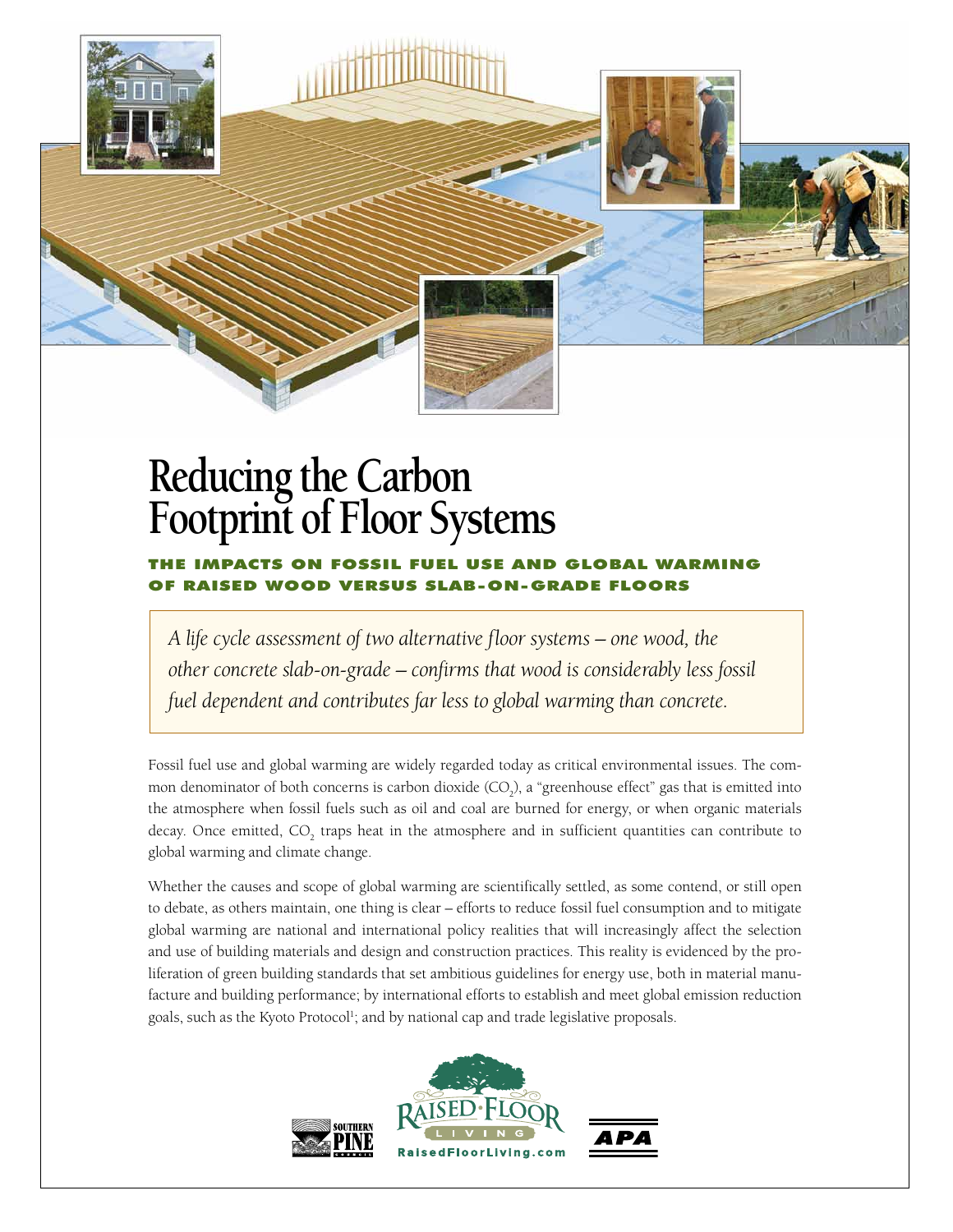Wood as a material choice can play a highly beneficial role in addressing fossil fuel consumption and global warming concerns. For example:

- Wood in forests, particularly in young vigorous forests, absorbs carbon dioxide, making growing forests an efficient carbon sink.
- Once harvested and converted to wood products, wood fiber has a carbon sequestering or storage effect. Sustainably managed forests, as opposed to unmanaged decaying forests, thus provide a net reduction in carbon dioxide emissions.
- Compared with other materials, wood requires less energy to extract, process, transport, construct and maintain over time.
- Wood is a far better insulator than concrete and steel and can thus reduce energy consumption of buildings during their operational life.
- Wood is both recyclable and divertible from the waste stream to be burned in energy recovering boilers. The energy so produced substitutes for fossil fuel energy.

The case for the environmental merits of wood has been substantially supported and confirmed in recent years by the life cycle assessment (LCA) method, which is now widely recognized as the most scientifically credible and accurate measure of the environmental impacts of various building materials. By quantifying those impacts from "cradle to grave" – extraction, manufacturing, transportation, installation, use, maintenance, and disposal or recycling – LCA provides a common basis for objectively assessing and comparing the environmental credentials of dissimilar building designs and materials.

A recent life cycle analysis compared the fossil fuel consumption requirements and greenhouse gas emission levels of two comparable floor systems – one a concrete slab-on-grade floor, the other a raised wood floor. The two floor systems were for a 2,500-square-foot single-story residential dwelling located in Atlanta, Georgia.

The assessment covered both cradle-to-gate manufacturing effects (from extraction of raw materials to product manufacture to completion of the structure) and cradle-to-grave effects (up to and including structure demolition). The cradle-to-grave analysis encompassed two end-of-life treatment scenarios – landfill, where applicable, and combustion with energy recovery. Two secondary data sources (U.S. Life Cycle Inventory Database and Ecoinvent<sup>2</sup>) were used to model the production of upstream materials and energy sources prior to their delivery and use by the manufacturers. Both databases were uploaded to SimaPro v7.18 – the primary LCA modeling software used for the project. Additional data were drawn from the Athena Institute's *Impact Estimator for Buildings* software [\(www.athenaSMI.org](www.athenaSMI.org)) and used to complete the analysis.

As shown in Figure 1, the global warming impacts on a cradle-to-gate basis of the wood floor was less than half that of the concrete slab. Total energy consumption on a cradle-to-gate basis was comparable for the two floor systems; however, the fossil energy requirement for the concrete slab was nearly double that of the wood floor. This is due in large measure to the utilization of biomass energy in the manufacturing of wood products.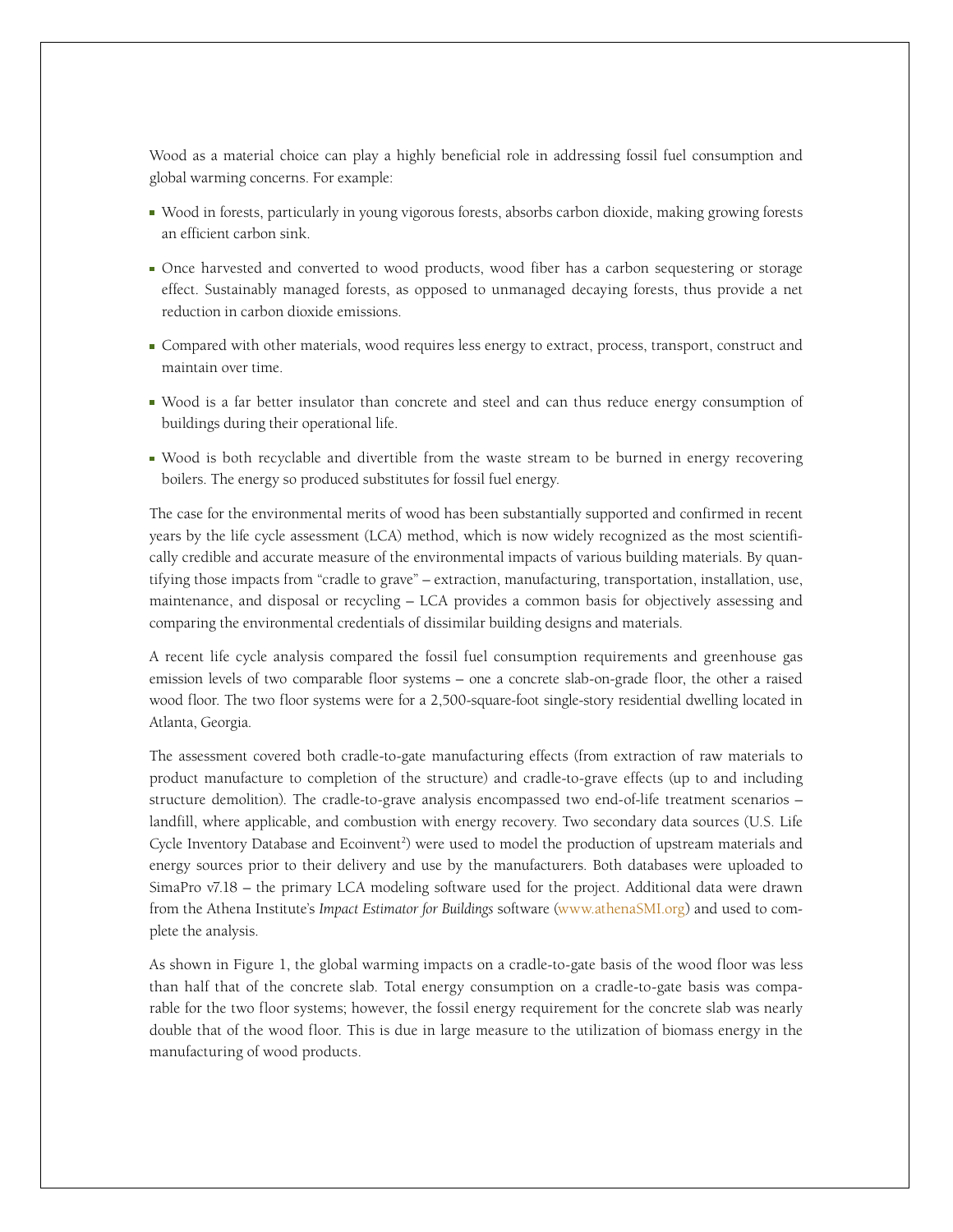## FIGURE 1



**Cradle-to-Gate Comparison: Global Warming, Total Energy, Fossil Energy**

The differences in energy consumption and global warming impacts between the two floor systems are even more dramatic on a full cradle-to-grave basis, as shown in Figure 2. For the wood floor system, the life cycle with both possible end-of-life scenarios (landfill and energy recovery through diversion from the waste stream to boiler incineration) yields negative global warming carbon emissions. In the landfill case, the positive results for wood are due in part to the wide use today of modern landfill technologies for capturing methane, a potent greenhouse gas. Wood's lignin content and the imperfect conditions for anaerobic microbacteria (decay) that exist in landfills also cause the majority of carbon in wood to remain intact.

Total energy use is also less for the wood than for the concrete floor system under both the landfill and energy recovery scenarios. And fossil fuel energy use is substantially less with the wood system under both end-of-life treatments.



## FIGURE 2